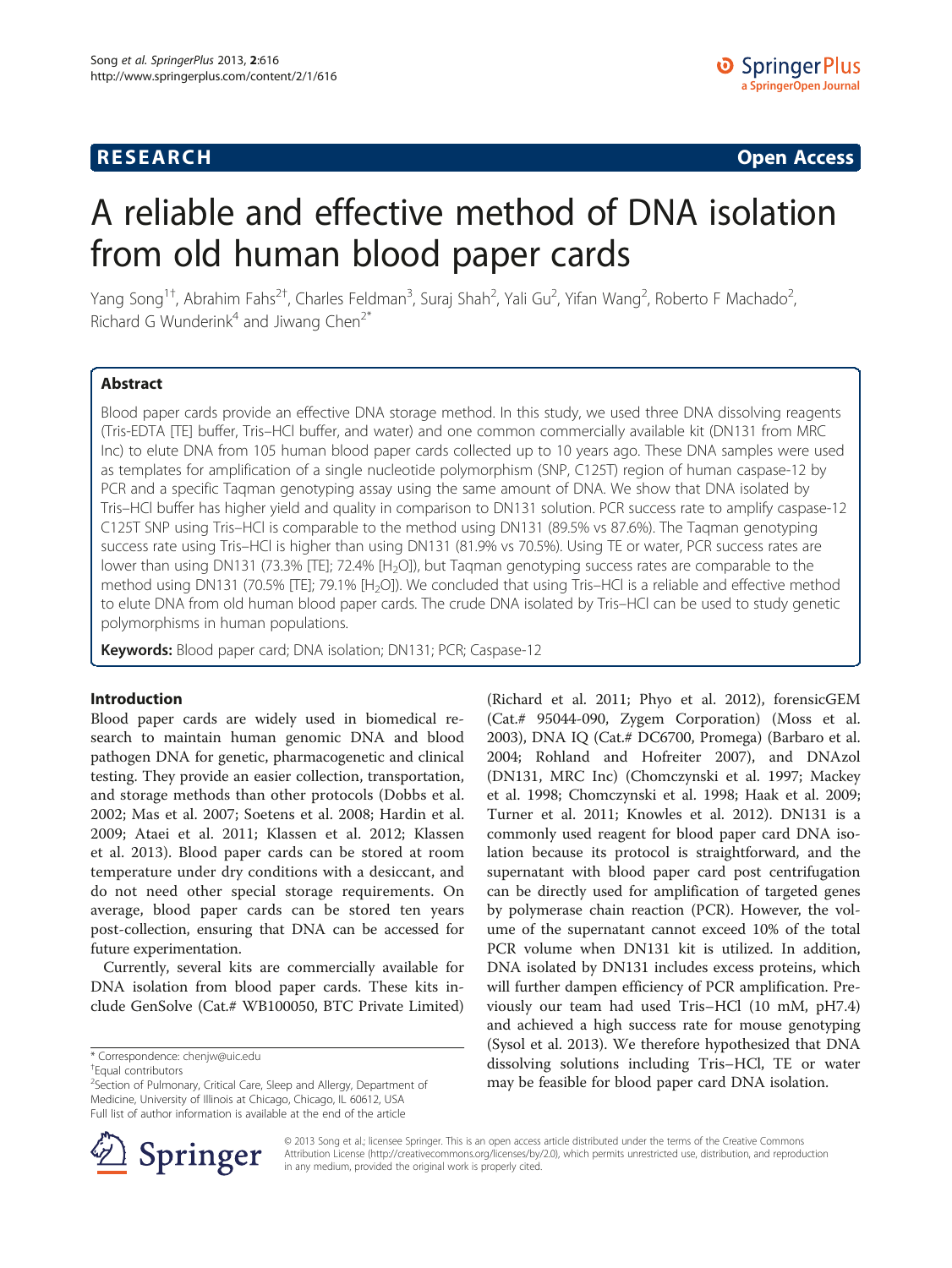<span id="page-1-0"></span>The aim of this study was to investigate the feasibility and effectiveness using Tris–HCl (10 mM, pH7.4), Tris-EDTA buffer (TE, 10 mM, pH7.6), water and DN131 to isolate DNA from 105 human blood paper cards. In addition, we examined whether the crude DNA isolated by these solutions was sufficient to amplify caspase-12 C125T SNP (rs#497116). To our knowledge, this is the first comprehensive study to compare the effectiveness and efficiency using these easily obtained laboratory solutions for blood paper card DNA isolation.

## Materials and methods

## Reagents

Reagents were from Sigma (St Louis, MO, USA), unless otherwise stated. The four liquid solutions used for DNA isolation from blood paper cards were: Tris–HCl (10 mM, pH7.4), Tris-EDTA (TE) buffer (10 mM, pH7.6), sterilized water, DN131 (Molecular Research Center, InC).

## Human blood paper cards

105 human blood paper cards were collected in South Africa up to 10 years ago using Schleicher & Schuell (S & S) 903 paper cards (Whatman Ltd). S & S 903 is a FDA approved medical device recommended by the International Screening Community for Neonatal Screening worldwide. This blood paper card is also widely used for the studies of personalized medicine, with its paper manipulated for strictly quality-controlled for serum uptake, absorption characteristics and lot-to-lot consistency, ensuring reproducibility of results. Each blood paper card has been well separated by a sterilized plastic bag. Five circular blood samples were located in each blood paper card, and each blood circle contained a blood volume of approximately 75 μl. Endorsement to use these human blood paper cards has been permitted by the Northwestern University Institutional Review Board.

## DNA isolation

Outlined in Table 1 is the DNA isolation procedure utilized for this study. Four blood circles from each sample were used and cut into small pieces using a sterilized

Table 1 Procedure for DNA isolation from blood paper card

| Step          | Procedure                                                                     |
|---------------|-------------------------------------------------------------------------------|
|               | Cut a blood paper card spot to 4 small pieces of equal size                   |
| $\mathcal{P}$ | Transfer paper card pieces to an eppendorf tube with an<br>isolation solution |
| Β             | Rotate the tubes overnight at 4°C                                             |
| 4             | Heat the tubes at 95°C for 10 min                                             |
| 5             | Centrifuge at 10,000 g at the room temperature for 10 min                     |
|               | The supernatant can be used directly for PCR                                  |

scissor and forceps. The small pieces from each blood circle were distributed into a 1.5 ml sterilized Eppendorf tube. As a result, four blood circles from one human sample were placed into four Eppendorf tubes, each containing one of the four different DNA dissolving solutions mentioned as above. The volume of each reagent used was 500 μl, ensuring that the entire blood paper card pieces were immersed within the reagent. Tubes were then placed in a rotator overnight at 4°C. After an overnight rotation, samples were heated at 95°C for 10 min, and then centrifuged at room temperature for 1 minute at 10,000 g. The supernatant (approximately 480 μl) was transferred into a new 1.5-ml Eppendorf tube. DNA quantity and quality measured using ND-1000 Spectrophotometer (Nano-Drop technologies, Inc). DNA quality was evaluated by the ratios of A260/A280 and A260/A230 (absorption values at the different wavelengths).

## PCR analysis

The supernatant obtained as above was directly used for amplification of a SNP (rs#497116) in human caspase-12 by PCR. The sequences of the two primers we used are: forward primer, 5′ GTCATTCTGTGTGTATTAATTG C3′; reverse primer, 5′ CCTATAATATCATACATCTT GCTC3′. Two different PCR amplification systems were used. System 1: 25 μl of Platinum<sup>®</sup> PCR SuperMix (Cat.# 11306-016, Life Technologies Inc), 0.5 μl of mixed forward and reverse primers  $(10 \mu M)$  with a certain amount of crude DNA solution in a final reaction volume of 28 μl. System 2: using GoTaq DNA polymerase (Cat.# M3005, Promega Corporation). We added 5  $\mu$ l of 5  $\times$ PCR buffer, 0.5 μl of mixed forward and reverse primers (10 μM), 0.3 μl Taq enzyme (5 units/μl), 1 μl dNTP (10 mM), 0.6  $\mu$ l 25 mM MgCl<sub>2</sub> with a certain amount of crude DNA solution in a final reaction volume of 25 μl. In system 1, the same amount of DNA was used for each sample according to 2 μl DNA amount isolated by DN131; in system 2, we used 2 μl DNA isolated by DN131, but with 16 μl DNA from the other three DNA isolation solutions. In both systems, the DNA volume from DN131 group we used  $(2 \mu l)$  was approximately 10% of the total PCR volume according to the manufacturer's instruction. Cycling conditions were 94°C 2 min, 55°C 40 s, 72°C 1.5 min, two cycles → 94°C 20 s, 55°C 40 s, 72°C 1 min, 40 cycles  $\rightarrow$  72°C 8 min. Agarose-gel electrophoresis (2%) and ethidum bromide staining were used to check the PCR product, whose size is approximately 314 bp.

#### Taqman genotyping assay

A Taqman genotyping assay [Applied Biosystems Inc (ABI), Foster City, CA] was also used to genotype the caspase-12 C125T SNP using the same amount of DNA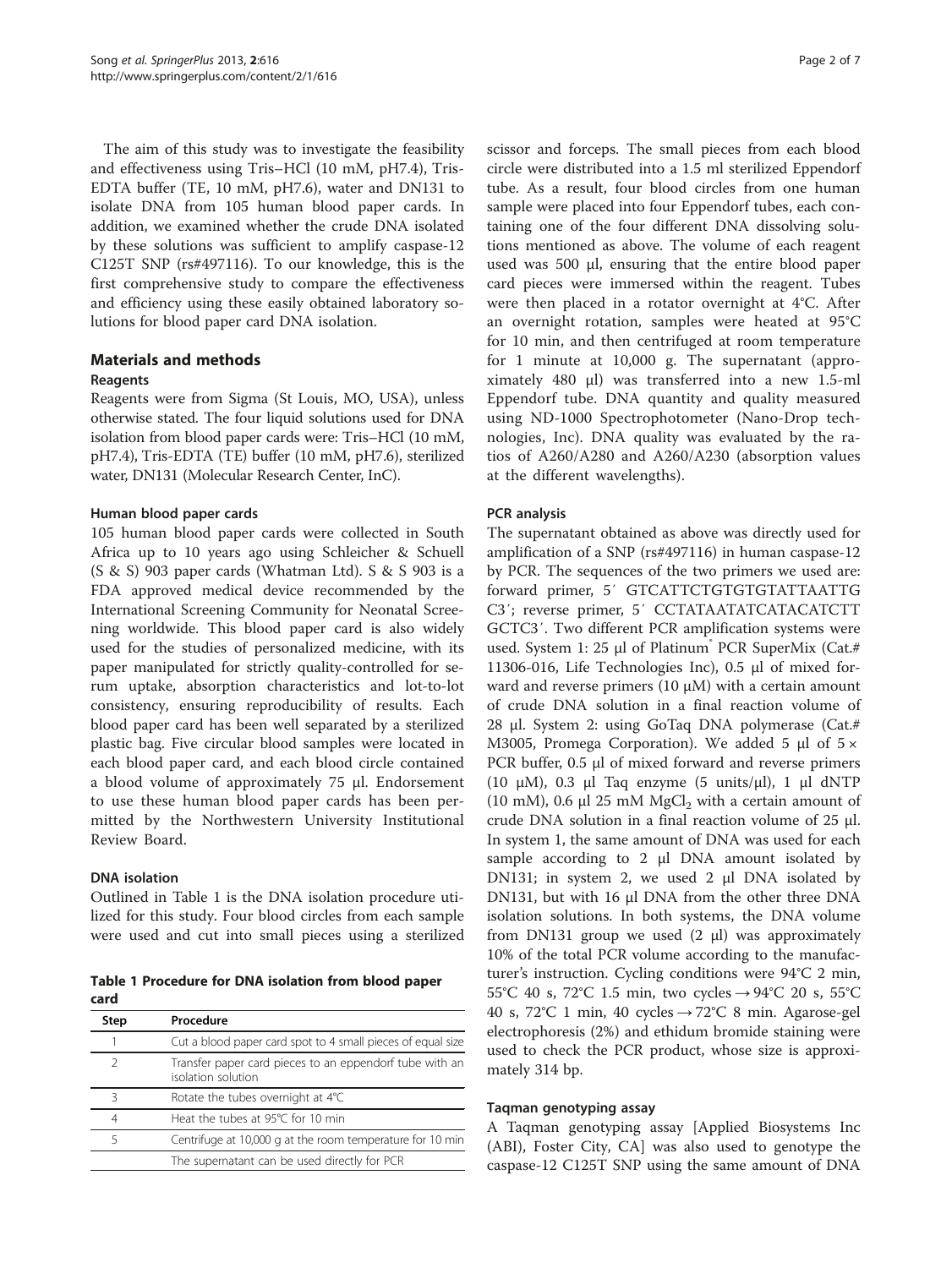<span id="page-2-0"></span>Table 2 Quantity and quality of DNA isolated from old human blood paper cards using different reagents

|                  | <b>DNA</b> quantity<br>(nq/ml) | <b>DNA</b> quality |                 |
|------------------|--------------------------------|--------------------|-----------------|
| <b>Methods</b>   |                                | A260/A280          | A260/A230       |
|                  | (min, max)                     | (min, max)         | (min, max)      |
| <b>DN 131</b>    | $103.3 + 8.6$                  | $2.07 + 0.6$       | $0.06 + 0.01$   |
|                  | $(-64.9, 566.9)$               | $(-6.64, 52.18)$   | $(-0.03, 0.37)$ |
| $Tris-HCl$       | $190.0 \pm 6.1$                | $1.5 + 0.01$       | $0.5 + 0.01$    |
|                  | (62.7, 397.7)                  | (1.17, 1.72)       | (0.35, 0.75)    |
| TF.              | $183.5 + 6.4$                  | $2.08 \pm 0.1$     | $1.06 \pm 0.1$  |
|                  | (54.2, 444.8)                  | (1.30, 8.90)       | (0.4, 6.25)     |
| H <sub>2</sub> O | $203.5 + 9.0$                  | $1.5 + 0.01$       | $0.4 + 0.01$    |
|                  | (38.8, 489.2)                  | (1.23, 1.68)       | (0.22, 0.82)    |

In each space, values are represented as mean  $\pm$  standard error. The minimum (min) and maximum (max) values are shown in parenthesis.

isolated from the four solutions mentioned as above. The specific genotyping assay ID number for caspase-12 C125T is C\_2411553\_20. The genotyping was conducted in a 384-well plate with a total volume 10 μl in a C1000™ Thermal Cycler (Bio-Rad). The DNA amount we used is according to the DNA amount in 1 μl from DN131 isolated DNA samples.

## Data analysis

All the data were reported as mean and standard error (SEM). DNA concentration and DNA quality data analysis were performed on average of two repeated measurements. Statistical analysis was performed using GraphPad Prism 5.1 (GraphPad Software, La Jolla, CA). Normality of data distribution was assessed by using the Kolmogorov-Smirnov test. Because only DNA concentrations and A260/A230 ratios from the four groups were normally distributed, T-test was used to evaluate their differences between methods. Wilcoxon Rank-Sum test was used to examine the A260/A280 differences between methods including DN131. The agreement between DN131 and others (Tris-HCl, TE,  $H_2O$ ) was assessed by Bland-Altman plots using BA.plot package in R (Myles and Cui [2007\)](#page-6-0). The differences between DN131 and our methods (Tris–HCl, TE,  $H_2O$ ) were plotted against the average values ( $[DN131 + H_2O$ ) (TE or Tris–HCl)]/2) respectively. 95% prediction intervals (limits of agreement) of differences and Pearson correlation for "line of agreement" are also reported. The mean difference (Tris-HCl [TE or  $H_2O$ ] – DN131) was defined by a solid horizontal line. Two dashed lines represent the two standard deviations (SD) above and below the mean difference line, which correspond to the limits of agreement. Line of agreement was plotted by considering linear relation between the difference and mean.  $p < 0.05$  was considered statistically significantly different.

## Results

#### Quantity and quality of isolated DNA

DNA from 105 human blood paper cards was successfully recovered. Quantity and quality of these isolated DNA samples are shown in Table 2 and Figures 1[-2](#page-3-0). Using the same size of blood paper cards, concentrations of DNA recovered by Tris–HCl, TE, water and DN131 buffer were  $190.0 \pm 6.1$ ,  $183.5 \pm 6.4$ ,  $203.5 \pm 9.0$ and  $103.3 \pm 8.6$  ng/ml, respectively. Significantly higher DNA yield was obtained using Tris–HCl, TE, and water than using DN131 ( $p < 0.05$ , Figure 1A). Minimum and maximum values of DNA concentrations in four different groups were shown in Table 2, in which the variation between minimum and maximum values was greater in DN131 group than the other groups.

DNA quality was assessed by A260/A280 and A260/ A230. The mean ± standard errors of these ratios with their minimum and maximum values were shown in Table 2 and Figure 1. According to Wilcoxon Rank-Sum test of the A260/A280 differences between methods, Tris–HCl, TE and H2O groups were significantly different from DN131 group ( $p < 0.05$ ). In terms of A260/ A230 ratio, DNA isolated by DN131 had the lowest values  $(0.06 \pm 0.01, p < 0.05)$ , compared to the ones by Tris–HCl  $(0.5 \pm 0.01)$ , TE  $(1.06 \pm 0.1)$  or water  $(0.4 \pm 0.01)$ . In terms of both A260/A280 and A260/A230 ratio differences between the minimum and maximum values, DN131 group was greater than the other three groups,

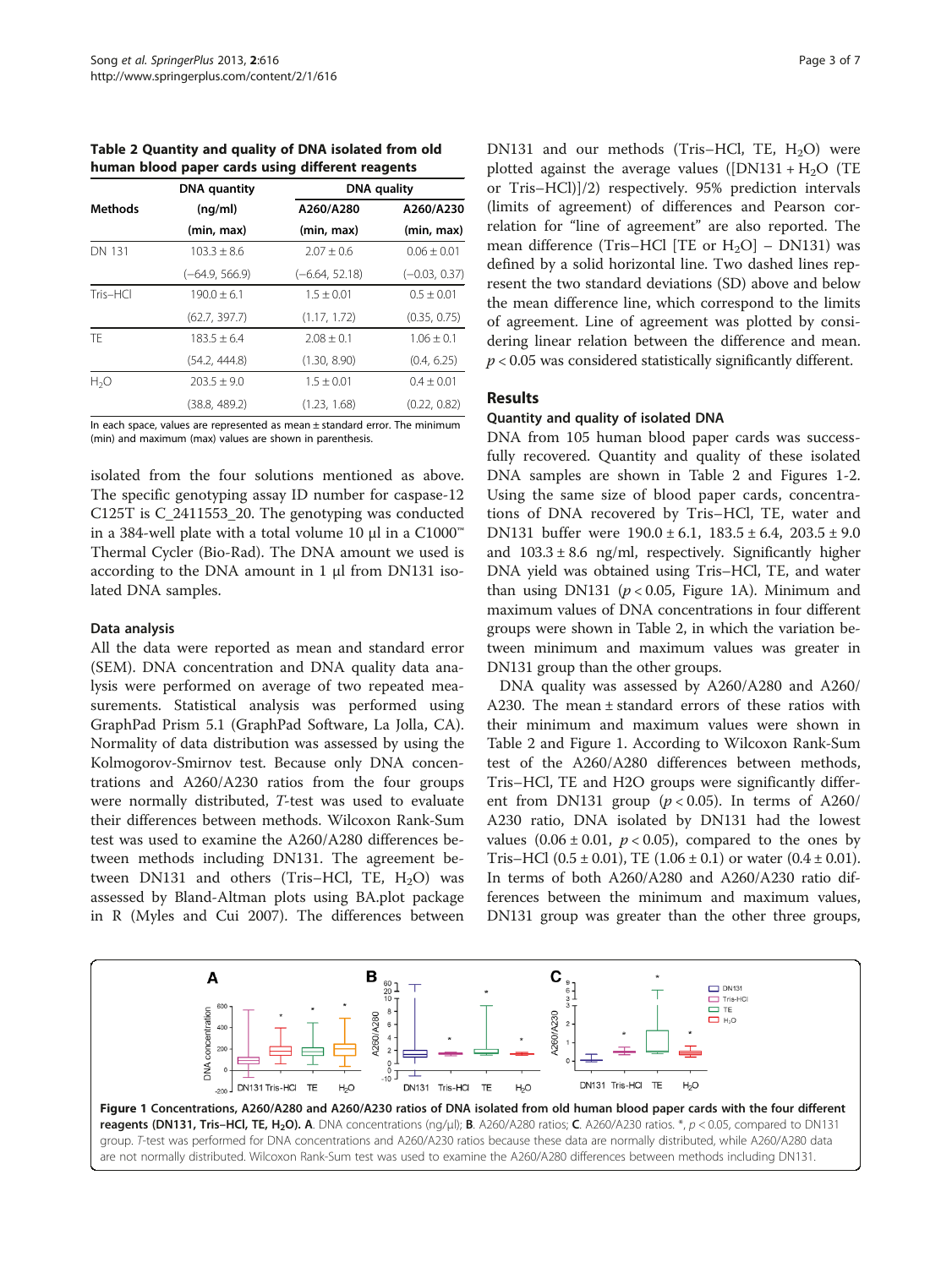<span id="page-3-0"></span>

intercept =  $0.13$  ( $p = 0.007$ ).

and TE group was higher than Tris–HCl or  $H_2O$  group (Table [2](#page-2-0)).

According to the Bland-Altman plots (Figure 2), most of the points lie within the 95% limits of agreement. The mean DNA concentration difference between  $H_2O$  and DN131 was 105.21 ng/ $\mu$ l, while the limit of agreement was −98.32 to 308.74. Most of the spots (96 out of 104) were within the limit of agreement. The slope of line of agreement almost parallel to the axis of average of  $H_2O$ and DN131 ( $p = 0.96$ , R = 0.05), which indicates the concordance between  $H_2O$  and DN131 was independent of the two methods. The mean DNA concentration difference between the TE and DN131 was 79.72 ng/μl, while the limit of agreement was −108.64 to 268.07. Most of the spots (99 out of 104) were within the limit of agreement. The slope of line of agreement was not parallel to the axis of average of the TE and DN131 ( $p = 0.004$ , R = 0.28). The mean DNA concentration difference between the Tris–HCl and DN131 was 83 ng/μl, while the limit of agreement was −118.11 to 284.13. Most of the spots (99 out of 104) were within the limit of agreement. The slope of line of agreement was not parallel to the axis of average of the Tris-HCl and DN131 ( $p < 0.0001$ , R = 0.38). Agreements were consistently high at TE and Tris–HCl, which further supports the significantly higher DNA yield obtained using Tris–HCl or TE than using DN131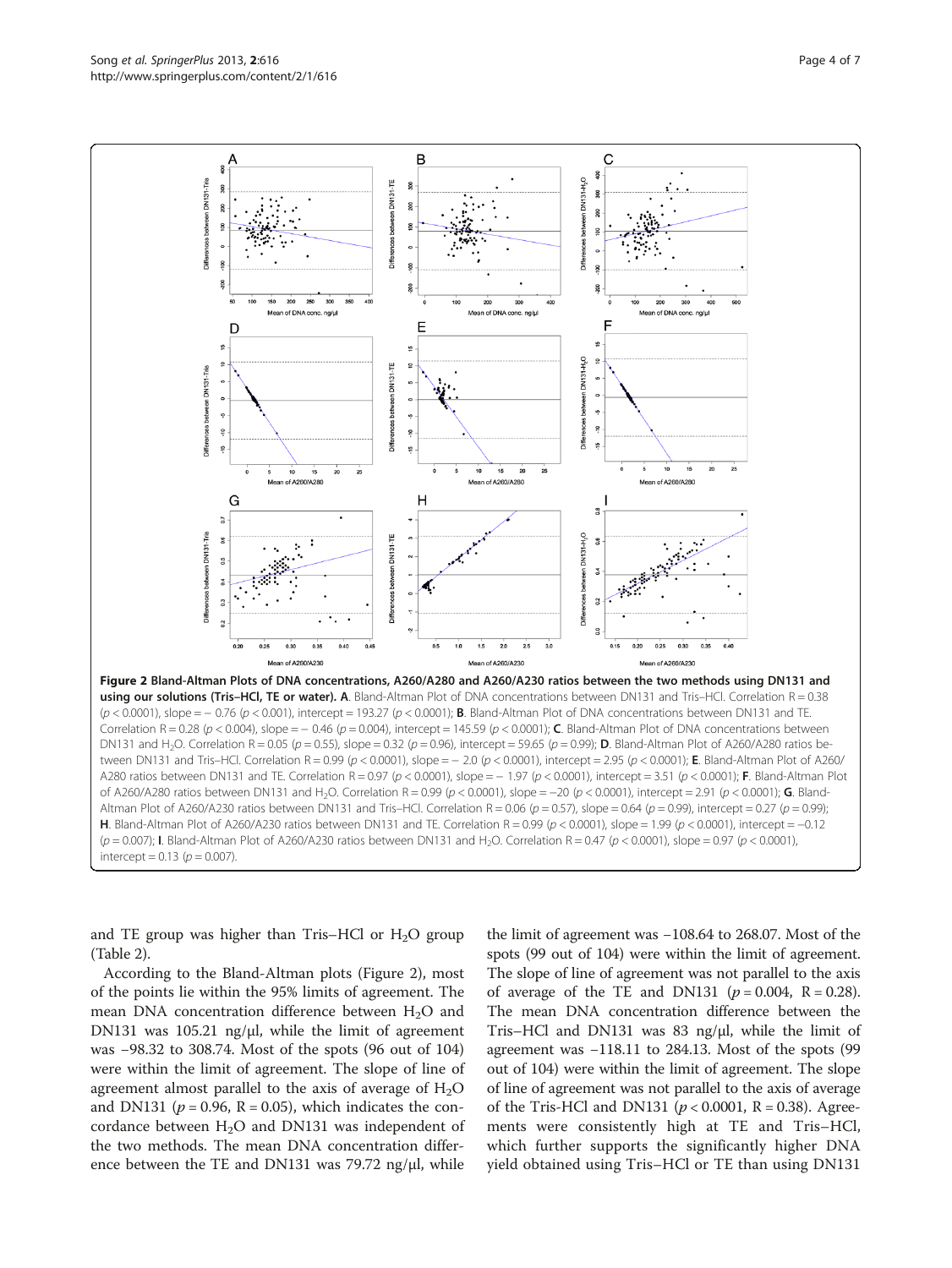based on T-test. In addition, the mean differences in the A260/280 ratios between DN131 and Tris–HCl, TE or H2O were −0.58 (from −11.97 to 10.8, limit of agreement), 0.035 (from −11.42 to 11.5) and −0.61 (from −11.98 to 10.76), respectively. These mean differences of the A260/ A280 ratios combined their slope p values (all < 0.0001) indicates that there is significant difference in the DNA quality assessed by the A260/A280 ratios between methods including DN131, which is consistent with our Wilcoxon Rank-Sum test (Figure [1](#page-2-0)B). In addition, the mean differences in the A260/230 ratios between DN131 and Tris–HCl, TE or  $H<sub>2</sub>O$  were 0.43 (from 0.25 to 0.62, limit of agreement), 1.02 (from −1.07 to 3.11) and 0.37 (from 0.12 to 0.64), respectively. All the agreements were consistently high at Tris–HCl, TE and  $H_2O$ , which further confirms the DNA quality evaluated by A260/A230 in Tris–HCl, TE or  $H_2O$  is better than DN131 group based on T-test (Figure [1](#page-2-0)C).

## PCR amplification and Taqman genotyping assay of caspase-12 C125T SNP

PCR results using DNAs isolated by the four different reagents with two different PCR systems were analyzed and compared using agarose gel electrophoresis. A representative image of PCR-amplified caspase-12 C125T SNP fragment was demonstrated for system 1

(Figure 3A) and system 2 (Figure 3C), respectively. The PCR-amplified band density was quantified and shown in Figure 3B for system 1 and in Figure 3D for system 2. As shown in Table [3](#page-5-0), using the same amount of DNA template (system 1), PCR success rate is highest for Tris–HCl (89.5%, 94/105), with 87.6% (92/105) for DN131, 73.3%  $(77/105)$  for TE and 72.4%  $(76/105)$  for H<sub>2</sub>O. However PCR band density in DN131 group is significantly higher than the other three groups (Figure 3B,  $p < 0.05$ ). When volume of DNA samples isolated by Tris–HCl, TE and water was increased to 16 μl (system 2), PCR amplification success rates were increased to 96.1% (99/103), 88.5% (92/105) and 78.1% (82/105), respectively. Meantime, PCR band density values in Tris–HCl, TE and water groups are all significantly higher than DN131 group (Figure 3D,  $p < 0.001$ ).

When the same amount of DNA was used, success rates for Taqman genotyping of caspase-12 C125T SNP were shown in Table [3.](#page-5-0) Genotyping success rate for Tris–HCl (86/103; 81.9%) was the most successful, second was for water (79/105; 79.1%). DN131 or TE (both 74/105–70.5%) was the least successful.

## **Discussion**

In this study, we investigated for the first time about the feasibility of using three common DNA dissolving

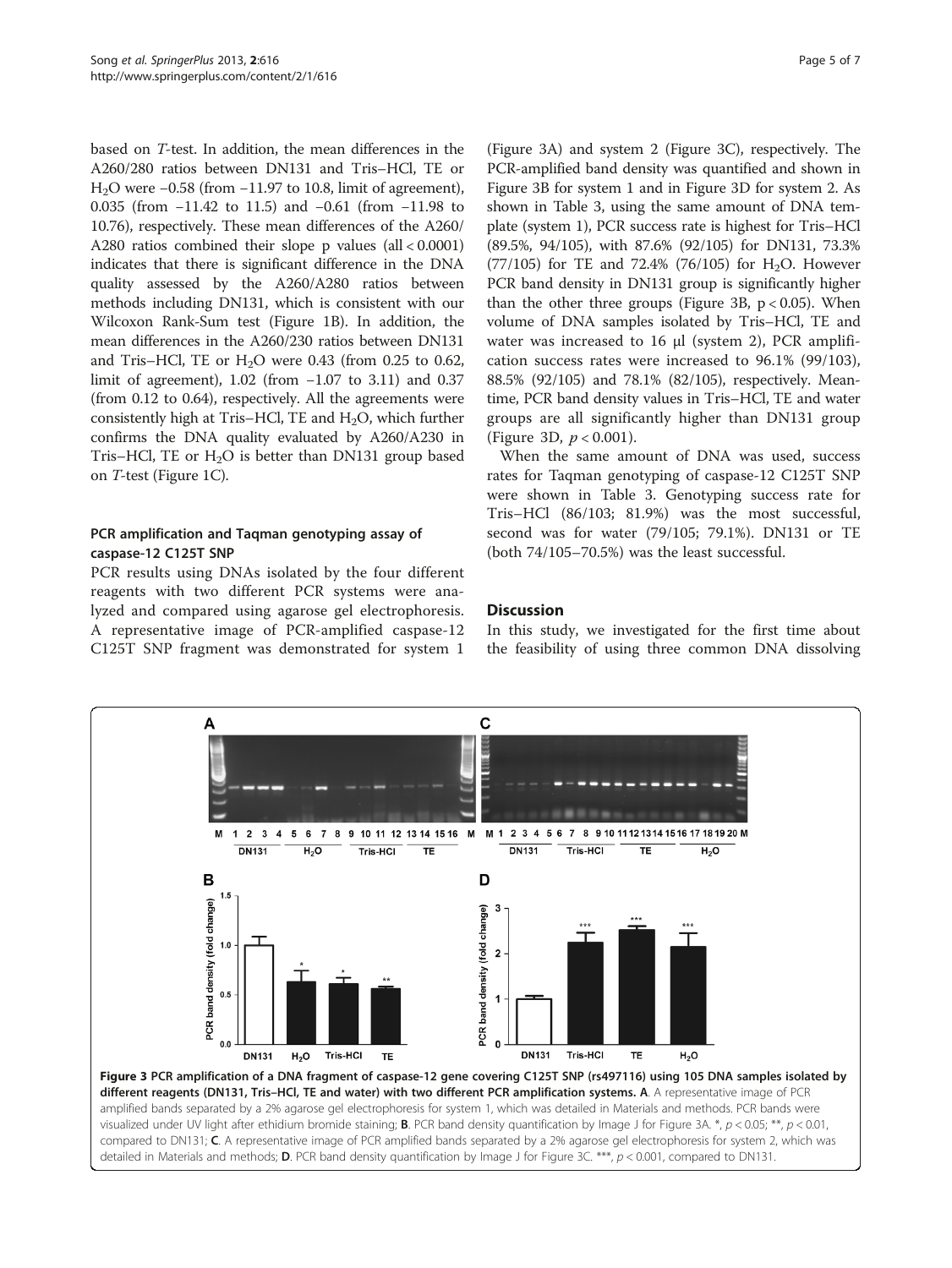|              | PCR successful rate<br>(system 1) | <b>PCR</b> successful rate<br>(system 2) | Taqman genotyping<br>successful rate |
|--------------|-----------------------------------|------------------------------------------|--------------------------------------|
|              |                                   |                                          |                                      |
| Method       | (success#/total) (%)              | (success#/total) (%)                     | (success#/total) (%)                 |
| <b>DN131</b> | $(92/105)$ $(87.6)$               | $(75/105)$ $(71.4)$                      | $(74/105)$ $(70.5)$                  |
| Tris-HCl     | $(94/105)$ $(89.5)$               | $(99/105)$ $(96.1)$                      | $(86/105)$ $(81.9)$                  |
| <b>TE</b>    | $(77/105)$ $(73.3)$               | $(92/105)$ $(88.5)$                      | (74/105) (70.5)                      |
| $H_2O$       | $(76/105)$ $(72.4)$               | $(82/105)$ $(78.1)$                      | (79/105) (79.1)                      |

<span id="page-5-0"></span>Table 3 Success rates of amplifying caspase-12 C125T SNP (rs497116) by PCR and a Taqman genotyping assay using four different reagents

System 1 and system 2 are two different PCR amplification systems we used and described in [Materials and methods.](#page-1-0)

solutions (water, TE buffer, and Tris–HCl) to isolate DNA from old human blood paper cards. The quality and quantity of DNA samples isolated by the three common laboratory solutions are significantly higher than using DN131. The crude DNA isolation procedure minimizes both cost and preparation time, and can be completed in a single microcentrifuge tube in less than 10 min for a single blood card paper. Considering the downstream PCR amplification success rates, the crude DNA extraction using Tris–HCl without subsequent purification, was comparably successful to a commonly used, commercially available DNA isolation reagent, DN131. The PCR-amplified caspase-12 C125T SNP region can be further used for genotyping via DNA sequencing, restriction fragment length polymorphism and other approaches. Furthermore, the crude DNA isolated using Tris–HCl can be used for large-scale genotyping by Taqman genotyping system because Taqman genotyping success rates using Tris–HCl isolated DNA were higher than using DNA isolated by DN131, TE or water. Previously we also showed that Tris–HCl is a reliable and cost-effective DNA-isolation solution for a mouse genotyping using tails (Sysol et al. [2013\)](#page-6-0).

DNA quality is generally evaluated by the A260/A280 ratio. A ratio of approximately 1.8 is commonly accepted as pure DNA (Wilfinger et al. [1997](#page-6-0)). If the ratio is lower than 1.8, it may indicate the presence of protein, phenol or other contaminants which absorb highly at or near 280 nm. In addition, pH values of DNA solutions will lead to variation of the A260/A280 ratios. In general, acidic solutions will under-represent the 260/280 ratio by 0.2–0.3, while a basic solution will over-represent the ratio by 0.2–0.3 (Wilfinger et al. [1997\)](#page-6-0). In this study, DN131 is an alkaline solution (pH11.0) containing polyethylene glycol and other additives, and pH of the TE solution used is 7.6. This may explain why A260/A280 ratios are relatively higher in DN131 and TE groups than in Tris–HCl (pH7.4) and water groups. Why does the biggest standard error of A260/A280 ratios occur in DN131 group  $(2.07 \pm 0.6)$  with the biggest difference between the minimum and maximum values (−6.64, 52.18,

Table [2](#page-2-0))? It may be attributed to its higher pH values and the existence of polyethylene glycol and other additives, which may more efficiently extract degraded RNA than other reagents. In general, degraded RNA has higher absorbance at 260 nm due to its higher ratio of Uracil compared to that of Thymine (Leninger [1975](#page-6-0)). In addition, DNA quality was also assessed by the A260/ A230 ratio. The A260/A230 ratios for DNA are generally in the range of 2.0–2.2 and higher than the respective A260/A280 ratios (Wilfinger et al. [1997\)](#page-6-0). If the ratio is lower than expected, it may suggest the presence of contaminants. DNA isolated by DN131 has lowest A260/ A230 ratios, which indicate that more contaminants such as carbohydrates, polyethylene glycol and other additives in DN131 reagent which may have high absorbance near 230 nm. To accurately measure quality and quantity of isolated DNA, fluorescence-based DNA measurement is warranted in our future studies.

There are some limitations of this study. First, we used scissors and forceps for blood card cut, which is tedious and not suitable for large-scale studies. A paper puncher can be used to punch out the same size of blood card pieces which is suitable for large-scale studies. Punchers or other tools have to be well cleaned between samples to avoid any sample contaminations. Second, the other commercially available reagents and automatic DNA isolation system were not tested or compared. For example, Soetens et al. ([2008](#page-6-0)) reported automatic easyMAG method which requires a NucliSens easyMAG automated extraction platform (BioMerieux, Boxtel, the Netherlands). This automatic DNA isolation system is faster and better controlled than the manual methods, and thus suitable for large-scale studies. The manual method we used is suitable for small number of blood card samples. Third, we only tested amplification of caspase-12 C125T SNP region, and did not try other genomic regions or blood pathogens. Therefore, in future studies, test of different genomic DNA regions and some blood pathogens by PCR or other methods is warranted.

In summary, this study demonstrates the efficacy of using a crude DNA isolation method from old human